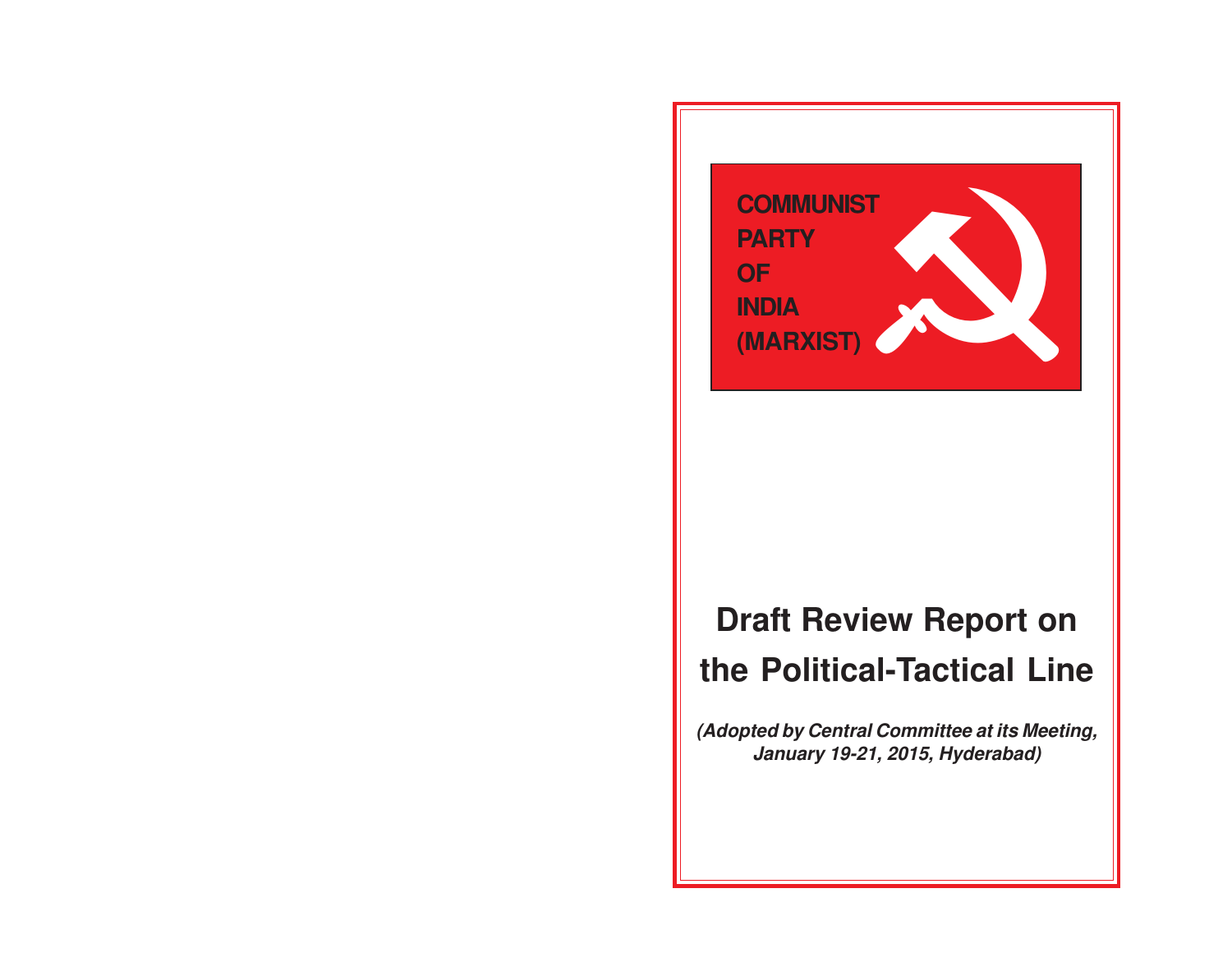# **COMMUNIST PARTY OF INDIA (MARXIST**)

**Draft Review Report on the Political-Tactical Line**

**(Adopted by Central Committee at its Meeting, January 19-21, 2015, Hyderabad)**

- 1. The Central Committee, in its 'Review of Lok Sabha Election' adopted in June 2014, had decided on four major steps to be taken which are as follows: (i) Reexamination of the political-tactical line that we have been pursuing. (ii) Review of the functioning of the Party's organisation and the orientation of work among the people. (iii) Review of the mass organisations and their activities to ensure their independent functioning and to see that the political work and Party building is taken up. (iv) Studies of the changes in the socio-economic conditions since liberalization and their impact on various classes, on the basis of which concrete slogans can be evolved. These four steps are interconnected and their implementation taken together should help us to eliminate the shortcomings – political and organizational – and help to advance the Party.
- 2. The Central Committee is undertaking the first of these four steps which is to reexamine the Political-Tactical Line (P-TL). The election review report adopted by the Central Committee stated that:

"In successive Party Congresses we have been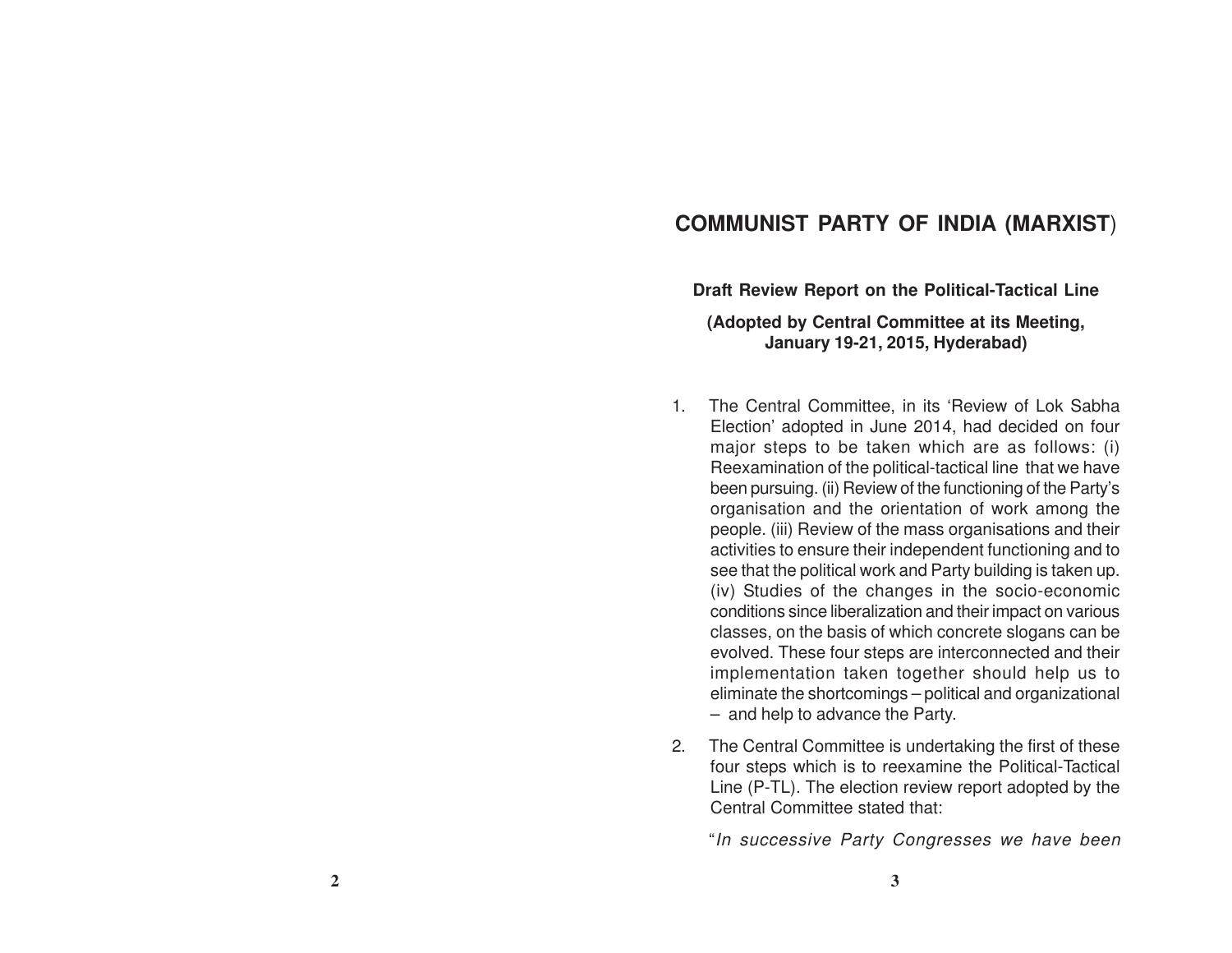emphasizing the need for enhancing the independent strength of the Party. Some of the states have attributed the erosion of our independent strength to the tactics of aligning with the bourgeois parties. The failure to advance the independent strength of the Party necessitates a reexamination of the political-tactical line that we have been pursuing".

- 3. We are undertaking this critical examination of the P-TL in the run-up to the 21st Congress of the Party. This exercise should help us in the formulation of an effective current P-TL at the Congress. The period we have to examine in terms of the P-TL is the last two and a half decades. This was the period when the Soviet Union was dismantled and the resultant change took place in the international correlation of class forces; when the neo-liberal phase unfolded and the imperialist-finance capital driven globalisation had its direct impact on our society; when the Hindutva communal forces gained ground as a political force and when caste based identity politics got pronounced. This is a period starting from the 13<sup>th</sup> Congress onwards.
- 4. The P-TL is the tactics we adopt from time to time in a specific situation in order to advance towards our strategic goal which is the People's Democratic Revolution. The tactical goal we have set out in the P-TL is the forging of a Left and democratic Front in order to present the Left and democratic alternative to the bourgeois-landlord order. The struggle to forge the Left and democratic alternative is part of our effort to change the correlation of class forces so that we can advance towards our strategic goal.
- 5. The successive P-TLs adopted from the 13<sup>th</sup> Congress onwards helped the Party work out tactics and manoeuvres to meet the prevailing situation and to counter the immediate threat. The P-TL enabled the

use of our limited strength in an effective manner to fight the anti-people policies of the Congress governments and to work out the tactics to defeat the Rajiv Gandhi government and later the Narasimha Rao government. It oriented the Party to fight the communal danger and to rally non-Congress secular forces to check the BJP from coming to power in 1996. Subsequently, it provided the correct direction for defeating the BJP-led NDA government in 2004. During the UPA-I government, our tactical approach helped the struggle to get certain propeople measures adopted like NREGA and the Forests Rights Act. The successive tactical lines in this period also gave guidance to fight separatism, regional chauvinism and imperialist penetration. The tactical line also helped the Party to take up the issues of women, dalits and adivasis and to fight against social oppression. The Party acted as a consistent force for strengthening federalism and for changing Centre-State relations.

- 6. The tactical line called for the building of a united resistance to the neo-liberal policies. The fifteen general strikes at the all India level since 1991 were a product of the trade union unity achieved. Left unity and the coordination of the four Left parties progressed and strengthened in the last two decades. Importantly, the tactical lines evolved during this period helped the setting up of the Left-led governments in Kerala and Tripura and the consolidation of the Left Front government in West Bengal. The P-TLs, as evolved and implemented in these two and a half decades, resulted in the CPI(M)'s increased intervention in national politics as the biggest Left force in the country.
- 7. However, what needs to be critically examined is how far the P-TL facilitated the independent growth of the Party and advanced the struggle to build the Left and Democratic Front. We have to examine the evolution of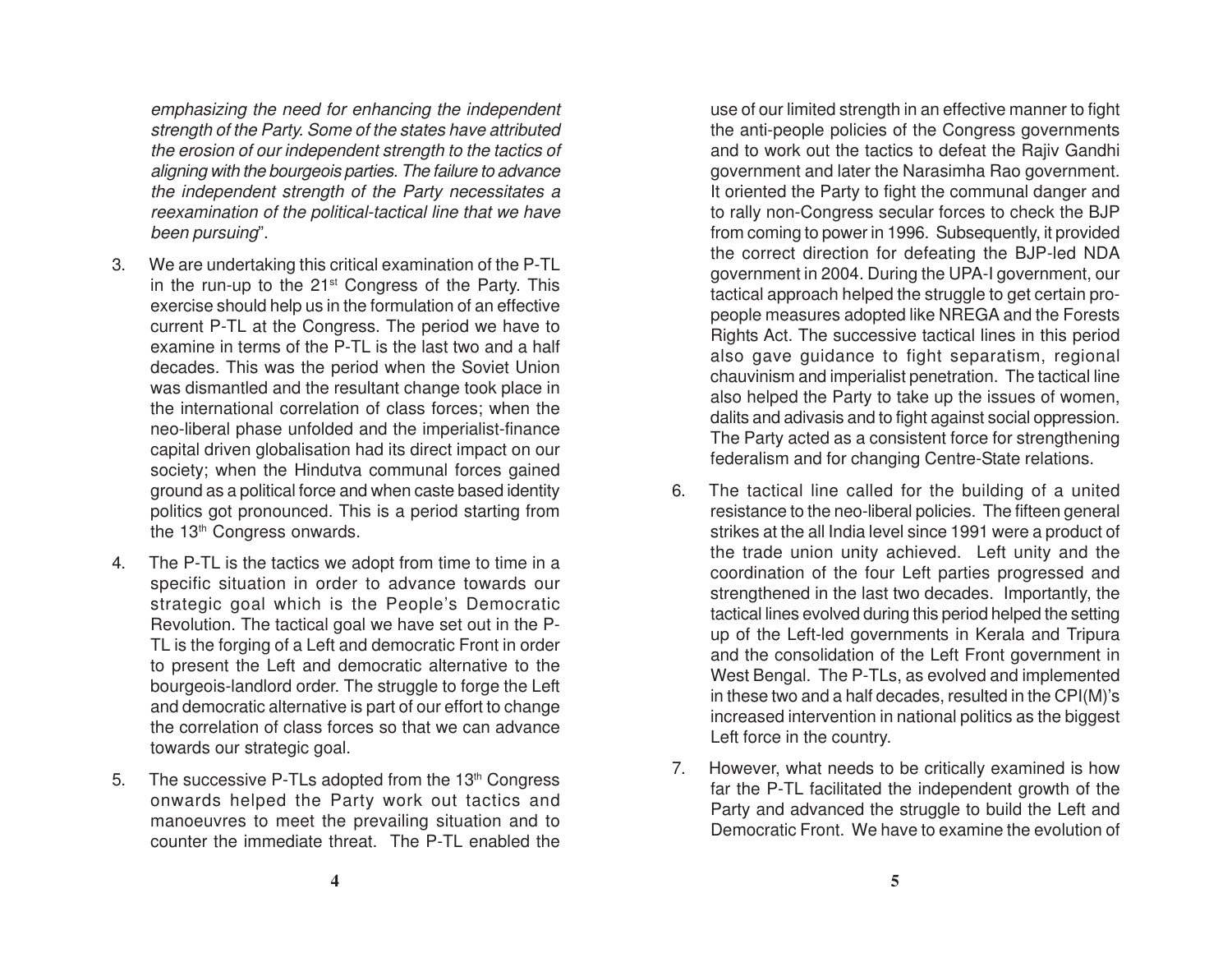the P-TL in this period of two and a half decades to find out whether there are any defects or lags which have contributed to the lack of the independent growth of the Party and our inability to progress towards building the Left and democratic Front.

#### **Concept of Left & Democratic Front**

8. The concept of a Left and democratic Front was spelt out clearly for the first time in the 10<sup>th</sup> Congress. Before that from the  $7<sup>th</sup>$  to the  $9<sup>th</sup>$  Congress we were calling for a democratic alternative to the Congress government. The Political Resolution of the 10<sup>th</sup> Congress explained the Left and democratic Front as follows:

"The struggle to build this front is part of our endeavour to bring about a change in the correlation of class forces, to end a situation in which the people can choose only between two bourgeois-landlord parties, and get imprisoned within the framework of the present system. By gathering all Left and democratic forces together for further advance, the Party makes a beginning to consolidate these forces which, in future, will participate in shaping the alliance for People's Democracy under the leadership of the working class. The left and democratic Front is not to be understood as only an alliance for elections or Ministry, but a fighting alliance of the forces for immediate advance – economic and political – and for isolating the reactionary classes that hold the economy in their grip."

9. The Political Resolution of the 10<sup>th</sup> Congress had underlined the need for unleashing mass struggles and the important role of the mass organisations in building the foundation of Left and Democratic unity.

"Only when the Left and democratic parties are able to draw these huge mass organisations in the common battle, will there be any chance for a viable Left and Democratic Front".

- 10. Secondly, the resolution pointed out the need to put forward a "political and economic programme distinct and sharply opposed to the platform and practice of the bourgeois-landlord parties, by leading the masses to realise it, the Left and democratic forces enable them to move away from the bourgeois-landlord parties and increasingly rally around an alternative leadership."
- 11. Thirdly, the Salkia Plenum resolution on organisation held in December 1978 stated the crucial factor of a big expansion of the Party as follows:

"The forging of such a Left and Democratic unity, however, demands an unprecedented growth in the organisations and struggle of all sections of the working people ……This in turn requires an enormous growth in the strength of the Party of the working class – the number of its members in different states, the militant activity in which they are engaged, their unity with all other anti-imperialist, anti-feudal and anti-monopoly and democratic forces."

12. Finally, the Political Resolution of the  $10<sup>th</sup>$  Congress asserted that: "Independent political activity of the working class and its party and its growing strength is therefore necessary to build the front of the left and democratic forces." This is to be accompanied by the ideological struggle with the other components of the front, so that the ideology of the working class is upheld against the bourgeois and petti-bourgeois ideologies.

#### **Relegation of Left & Democratic Front**

13. We should also examine whether the P-TL which we have been adopting was itself conducive to directing our efforts towards building the Left and democratic Front.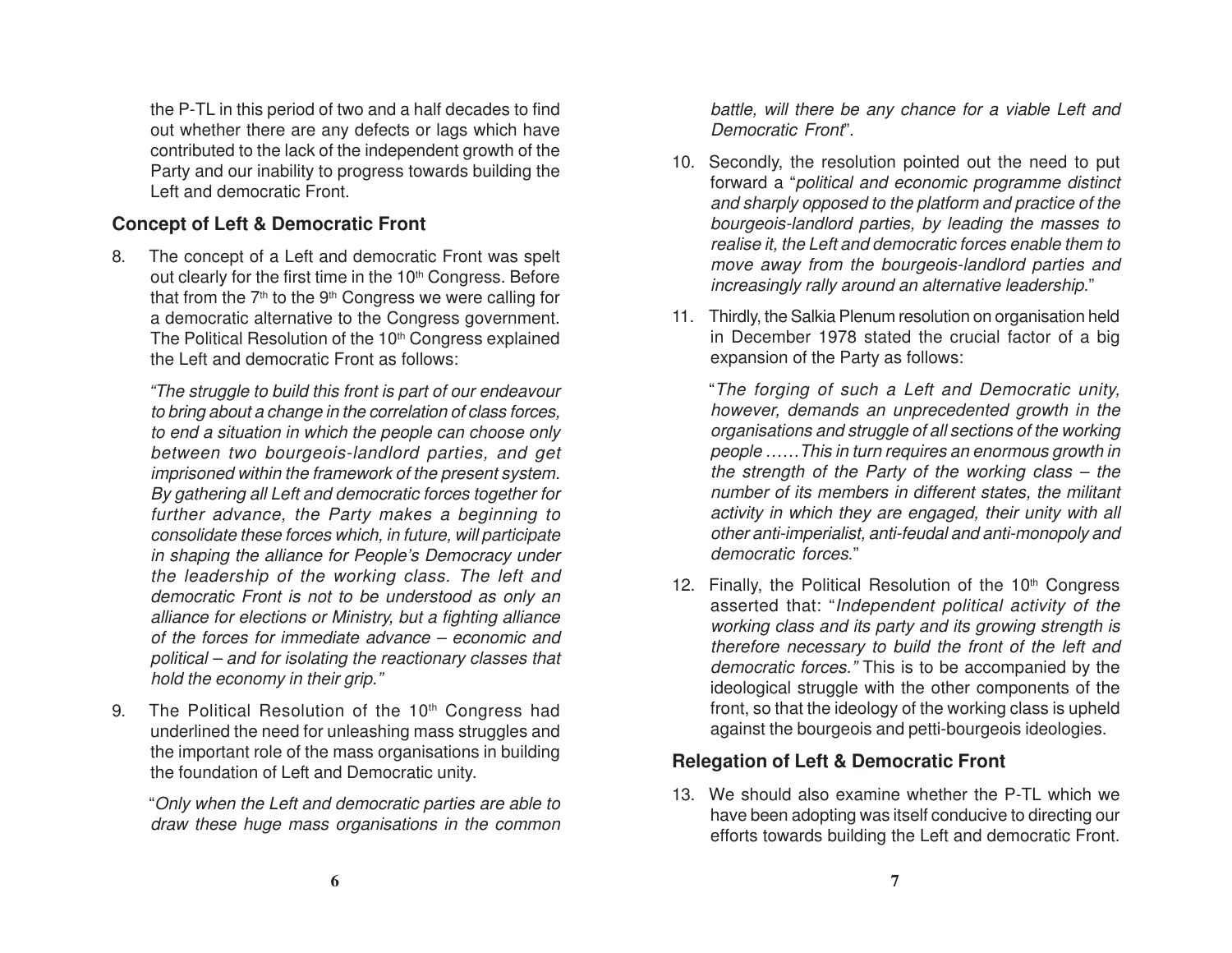At the time of the 10<sup>th</sup> Congress, when the slogan of the Left and democratic Front was set out, there was the Left Front in West Bengal, the Left Front in Tripura and the CPI(M) led alliance in Kerala which later became the LDF. These were partial expressions of the national level LDF that had to be forged. After three and a half decades we have not gone beyond these fronts in the three states. There is no progress whatsoever at the all India level where actually the Left and democratic Front has to be formed.

14. For this we have to look for the reasons within the P-TL itself. From the 13<sup>th</sup> Congress (1988) we started talking of the unity of the Left and secular forces. We made a distinction between the immediate task of forging a non-Congress secular alternative to meet the current situation and the task of building the Left and democratic Front. By the  $15<sup>th</sup>$  Congress we had set out the slogan of the unity of the Left, democratic and secular forces. By that time we had more or less concluded that the Left and democratic Front is a distant goal and is not a realizable slogan as reiterated in the 11<sup>th</sup> Congress of the Party. By and by we relegated the Left and democratic Front to a propaganda slogan. The Left, democratic and secular alliance became the new interim slogan. While this began as a slogan against the Rajiv Gandhi Congress government to rally the non-Congress secular bourgeois parties while demarcating from the BJP, later it became the slogan directed against the BJP. It is on that basis that we joined the United Front, without participating in the government in 1996.

#### **Third Alternative**

15. After the collapse of the United Front, in the  $16<sup>th</sup>$ Congress (1998) we set out the slogan of a third alternative. The idea was to again rally the secular bourgeois parties (mainly the regional parties) to ally with the Left parties. In the  $17<sup>th</sup>$  Congress we clarified that the third alternative has to come about on the basis of a common programme or a set of policies and that it cannot be a mere electoral alliance. By the 18th Congress we had realised the difficulties in bringing around these parties onto a common programme and we said that without effecting a change in the outlook of the secular bourgeois parties, it would not be possible to go towards the formation of a third alternative. In the  $19<sup>th</sup>$  Congress, we said that only with joint movements and struggles can the secular bourgeois parties be influenced to come forward for a common programme.

16. As the realization of a third alternative became more unattainable, in the 18<sup>th</sup> Congress Political Resolution another distinction was made between the electoral understanding for specific elections by drawing the non-Congress bourgeois parties and the building of a third alternative. Thus the Left and democratic Front was relegated to the third phase of our task. The first phase being the immediate current task of electoral understanding for a specific election by drawing in the non-Congress bourgeois secular parties. The second phase being the formation of a third alternative based on a common programme which would be forged by building joint movements and struggles. The third phase was the building of the Left and democratic Front.

# **17th Congress Review**

17. Both the 1996 and 1998 Lok Sabha election reviews underlined the need for reexamination of the political tactical line. This was in light of the fact that the Party had made no worthwhile advance with the defeat of the Congress and the main gainer was the BJP. Though some efforts were made, the Polit Bureau could review only the implementation of the P-TL with respect to united front tactics with the bourgeois parties. The review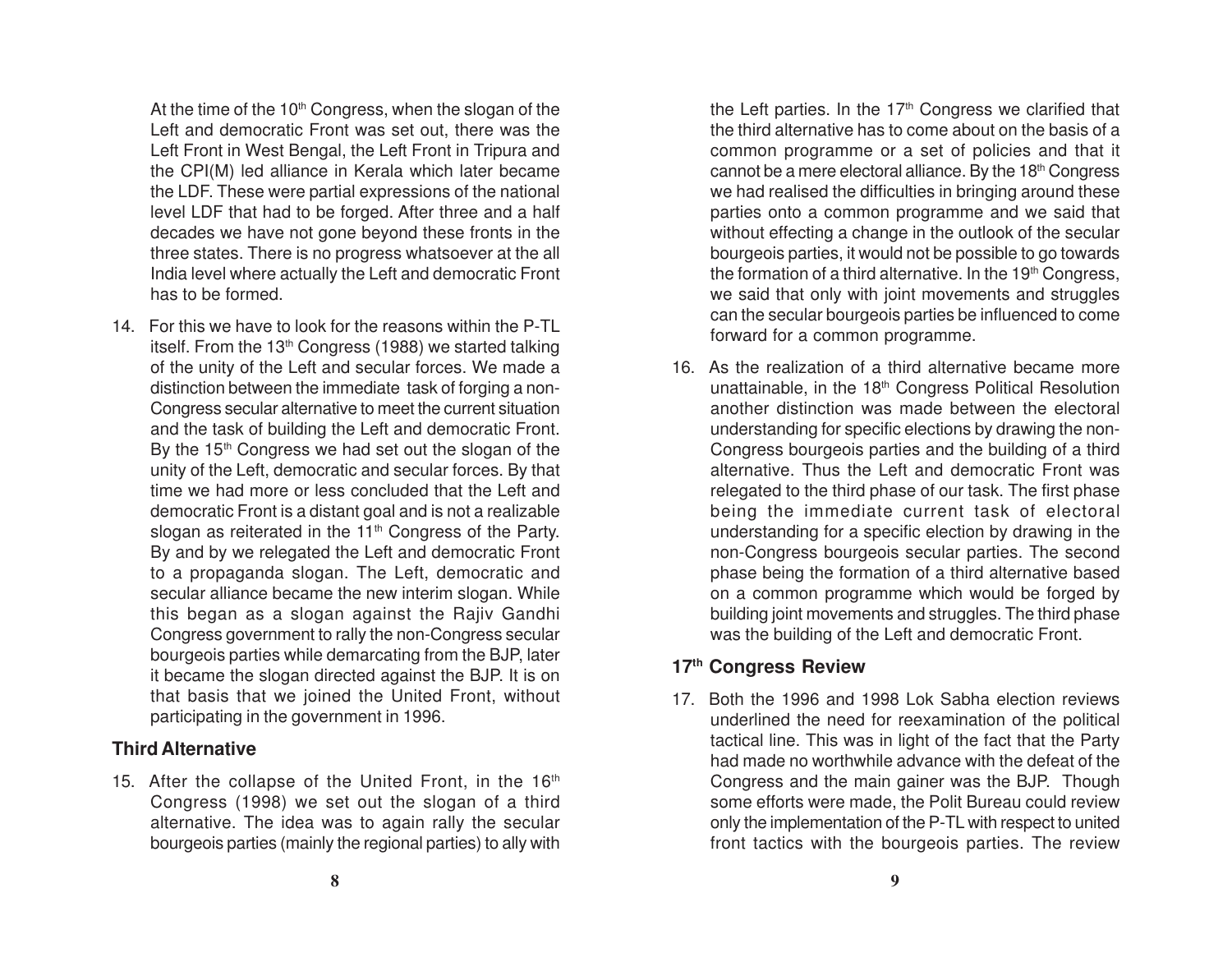conducted at the 17th Congress pinpointed the weaknesses and shortcomings in the united front tactics with the bourgeois parties especially in the electoral sphere. The review strongly asserted the tactical line of pursuing the Left and democratic Front. It was also distinguished from the immediate task of forging a broader unity of the Left democratic and secular parties and the third alternative. However, significantly, the review recognised that the pursuit of the immediate task is working to the detriment of developing the independent role and advancing the struggle of the Left and democratic forces.

18. It said:

"The immediate task has been the main preoccupation in practice, leading to the delinking of the immediate political and electoral tasks stemming from the current needs of the situation, from equally important and basic tasks set out in the political tactical line of developing the independent activity of the Party and advancing the struggle of the Left and democratic forces". (Review of Political Tactical Line with Reference to United Front Tactics, 17<sup>th</sup> Congress).

# **Third Alternative Dropped**

19. However, the P-TL continued to posit the current task of striving for a third alternative along with the tactical goal of Left and democratic Front. After repeated efforts when no viable alternative emerged in the 15 years since we first gave this call, we finally reviewed the whole experience of forging a third alternative in the 20<sup>th</sup> Congress. Here we came to the conclusion that it is not feasible to rally all these secular opposition parties on a common programme and dropped the slogan. We reiterated that the main effort is to build a Left and democratic Front. As far as electoral tactics are concerned, the Political Resolution stated that we could enter into alliances with the secular bourgeois parties in states wherever it is required for the Party's interests.

- 20. While the successive PT-Ls evolved from the  $15<sup>th</sup>$ Congress onwards helped us to work out electoral tactics and parliamentary manoeuvres to meet the current situation and to counter the immediate threat, it should be noted that the preoccupation with these immediate tasks did not help much in advancing the independent strength of the Party, without which there can be no change in the balance of political forces. The balance of forces revolved around the two main ruling class parties, the Congress and the BJP. If the BJP was kept away from getting power at the centre in 1996, it succeeded in forming governments in 1998 and 1999. The defeat of the BJP-NDA in 2004 resulted in the ten year rule of the Congress-led UP A government. This has been followed by the return of the BJP with greater strength in 2014. This underlines the failure to increase the independent strength of the Party and advancing the Left and democratic forces.
- 21. The reality is that throughout this period when we were stressing for a third alternative, the independent strength of the Party did not grow. This itself undermined the possibility of rallying the other secular bourgeois parties. As the independent strength of the Party did not grow over this period, it became difficult to rally these parties even for an electoral alliance in the states. In the recent Lok Sabha elections many of the regional bourgeois parties were unwilling to have any electoral understanding with us. When we talk of the secular bourgeois parties there is no all India non-Congress secular party. So our efforts to forge the unity of the Left, democratic and secular forces for a third alternative has been directed mainly at the regional parties.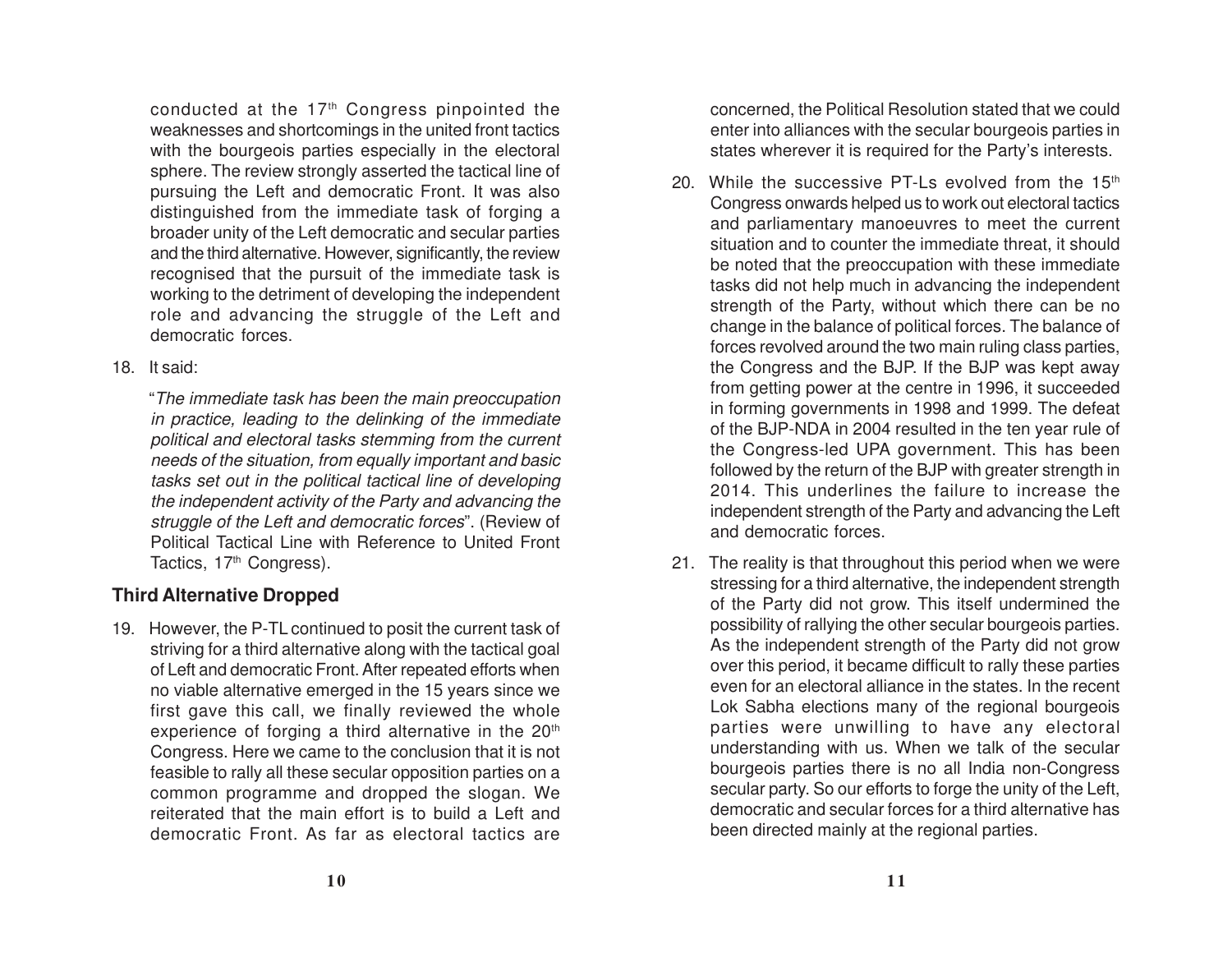#### **Role of Regional Parties**

22. From the 1960s our understanding of the regional parties was that they represent the regional bourgeois-landlord classes. They had a contradiction with the big bourgeoisie and they could be rallied against the Congress government at the Centre and on issues of states rights. We had clarified their role in the 1967 CC document on New Situation and Tasks. But after the advent of liberalisation and the neo-liberal policies, the role of the regional parties underwent a change. We noted this in the 16<sup>th</sup> and 17<sup>th</sup> Congresses.

"There has been a change in the outlook of the regional parties representing the regional bourgeois-landlord classes with the expansion of capitalism. They have changed their attitude to foreign capital and are favourable to the liberalisation policies as the regional bourgeoisie sees in them opportunities to advance their interests further".  $(17<sup>th</sup>$  Congress, 2002, Political Resolution)

23. Under the impact of globalization and in the neo-liberal policies phase, sections of the regional bourgeoisie have joined the ranks of the big bourgeoisie. Further, the contradiction between the non-big bourgeoisie and the big bourgeoisie has become muted. As a result we have seen how the neo-liberal policies have been embraced by the regional bourgeois parties. In the recent years we have seen that these parties are not willing to come to any joint platform against the economic policies. Further, since they represent the rural rich nexus, their outlook towards the issues of the poor peasants and the agricultural workers are different. They have also displayed constant opportunism in allying with the BJP or the Congress as and when it suited them. Despite this we have been pursuing the line of rallying them around a common set of alternative policies at the national level. This has proved unrealistic and erroneous.

#### **United Front Tactics**

- 24. From the  $7<sup>th</sup>$  Congress onwards we have been stressing the importance of united actions. United actions of the class and mass organisations and developing joint movements at the Party level will enable us to approach the masses who are under the influence of the bourgeois parties. We should have no hesitation to have united actions with the regional parties on issues wherever it is possible. It is this aspect which has to be emphasized. This is directly related to development of the independent role and strength of the Party. However, by and large the exercise of united front tactics has been confined to the electoral arena because of the attitude of the secular bourgeois parties. The regional bourgeois parties have not been willing to come for joint struggles or united actions on people's issues, despite our efforts. Only at the time of elections, when any electoral alliance is in the offing are they willing to have some joint campaigns or meetings.
- 25. At times the task of rallying the Left, democratic and secular forces and forging their unity against the BJP tended to go towards having an understanding with the Congress. This was translated to having an understanding with the Congress in the Andhra Pradesh assembly election in 2004 and subsequently there were electoral understandings with the Congress in Odisha, Punjab and Maharashtra. This went against the understanding set out in the  $17<sup>th</sup>$  Congress (2002) that while the main direction of our fight should be against the BJP, there should be no understanding or alliance with the Congress.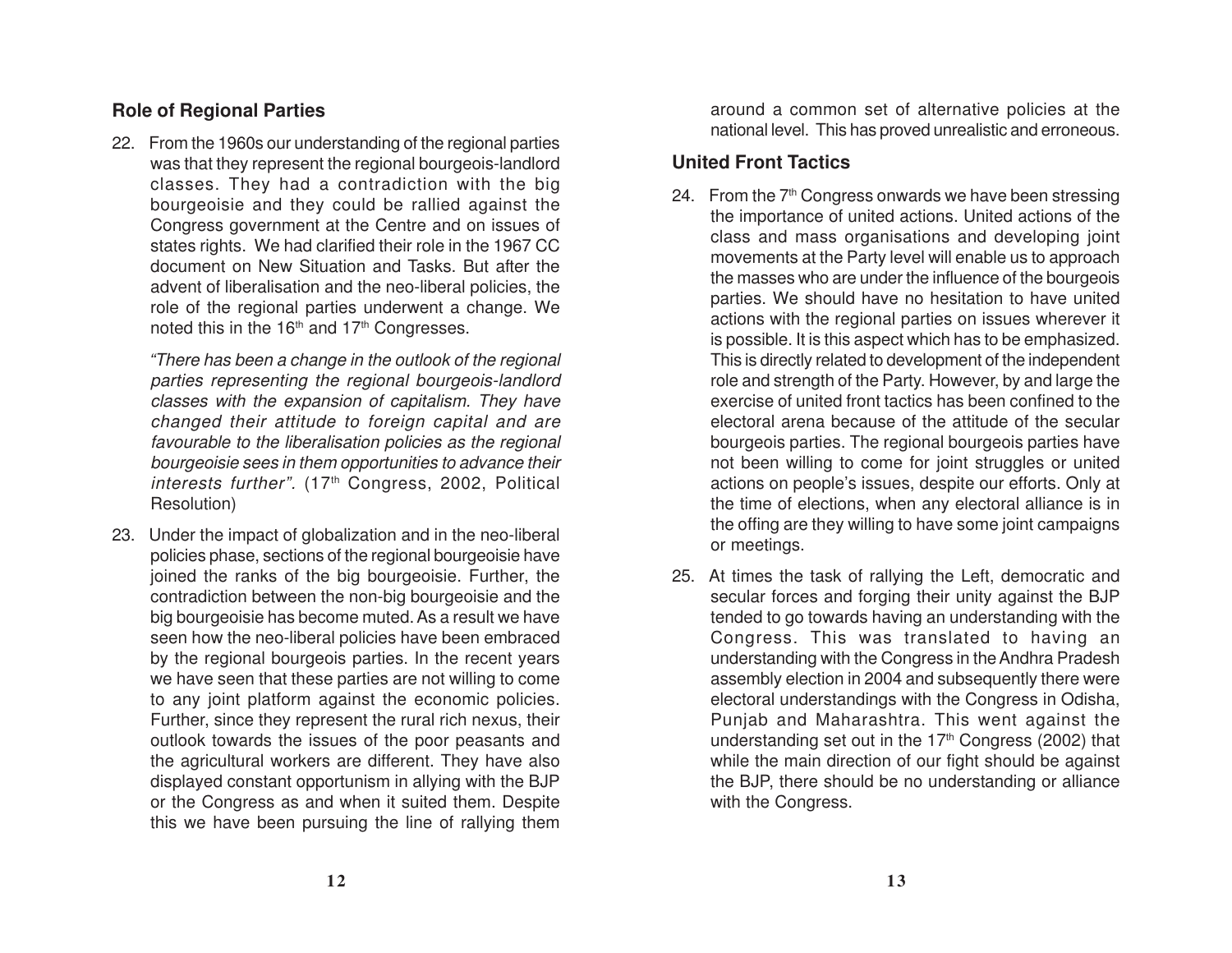# **Forging LDF in the States**

- 26. The efforts to project a third alternative or a Left, democratic and secular alternative at the national level have not been conducive to developing the independent role of the Party. The projection of the Left and democratic Front was hindered by the pursuit of alliances with the secular bourgeois parties either at the national level or state level (at least in the weaker states). The immediate tactical line of building a third alternative to meet the current situation subordinated the task of putting forward a political and economic programme distinctly and strongly opposed to the policies and practices of the bourgeois-landlord parties. Without putting forth such a programme distinct from the policies and practices of the bourgeois-landlord parties (including the dominant regional bourgeois party in a state) and conducting struggles and movements on concrete slogans based on it, it will not be possible to win over the masses following the bourgeois political parties.
- 27. In the stronger states where Left-led fronts exist, going with the smaller bourgeois parties does not detract from projecting the Left and democratic programme. But in weaker states going with the much stronger regional parties hampers the projection of the Left and democratic Front and programme. Often, the struggles and movements of the classes we want to rally for the Left and democratic Front have to be directed against the state governments run by regional parties. In some states, the regional party is much stronger than the Congress or the BJP and our campaign and struggles will have to be directed at times against the dominant regional party. We have to keep in mind that just as the fronts of the Left and democratic forces advanced in West Bengal, Kerala and Tripura, similarly, the tactical line should give direction for the rallying of the Left and

democratic forces in the other states. An all-India line of rallying the secular bourgeois parties for an alliance often detracts from the work of rallying the Left and democratic forces in the state.

28. The Party can adopt suitable electoral tactics in the states for understanding with the regional parties, wherever it is in the Party's interests and in the interests of rallying the Left and democratic forces. It should however not be dictated by any all India line to rally the secular bourgeois parties for a national alliance. When entering into any electoral understanding, we should also keep in mind the correct approach set out in the review report of the 17<sup>th</sup> Congress.

#### **Flexible Tactics**

29. There can be swift changes in the political situation. New contradictions may emerge amongst the bourgeois parties and within them. Political parties may undergo changes through splits or coming together to form a new party. Flexible tactics should be evolved to deal with the situation. In our pursuit of united actions, joint platforms may have to be formed on specific political or mass issues.

# **Independent Strength**

30. In successive P-TLs we have adopted in the past two decades, we have been stressing on increasing the independent strength of the Party. It is by expanding the independent role and activities of the Party and the work among the basic classes that we can go towards making the Party a strong all India force. As the Salkia Plenum resolution stressed, this is a prerequisite for forging the Left and democratic Front. Subsequently, the 17<sup>th</sup> Congress Political Resolution pointed out:

"Without the CPI(M) advancing and increasing its all India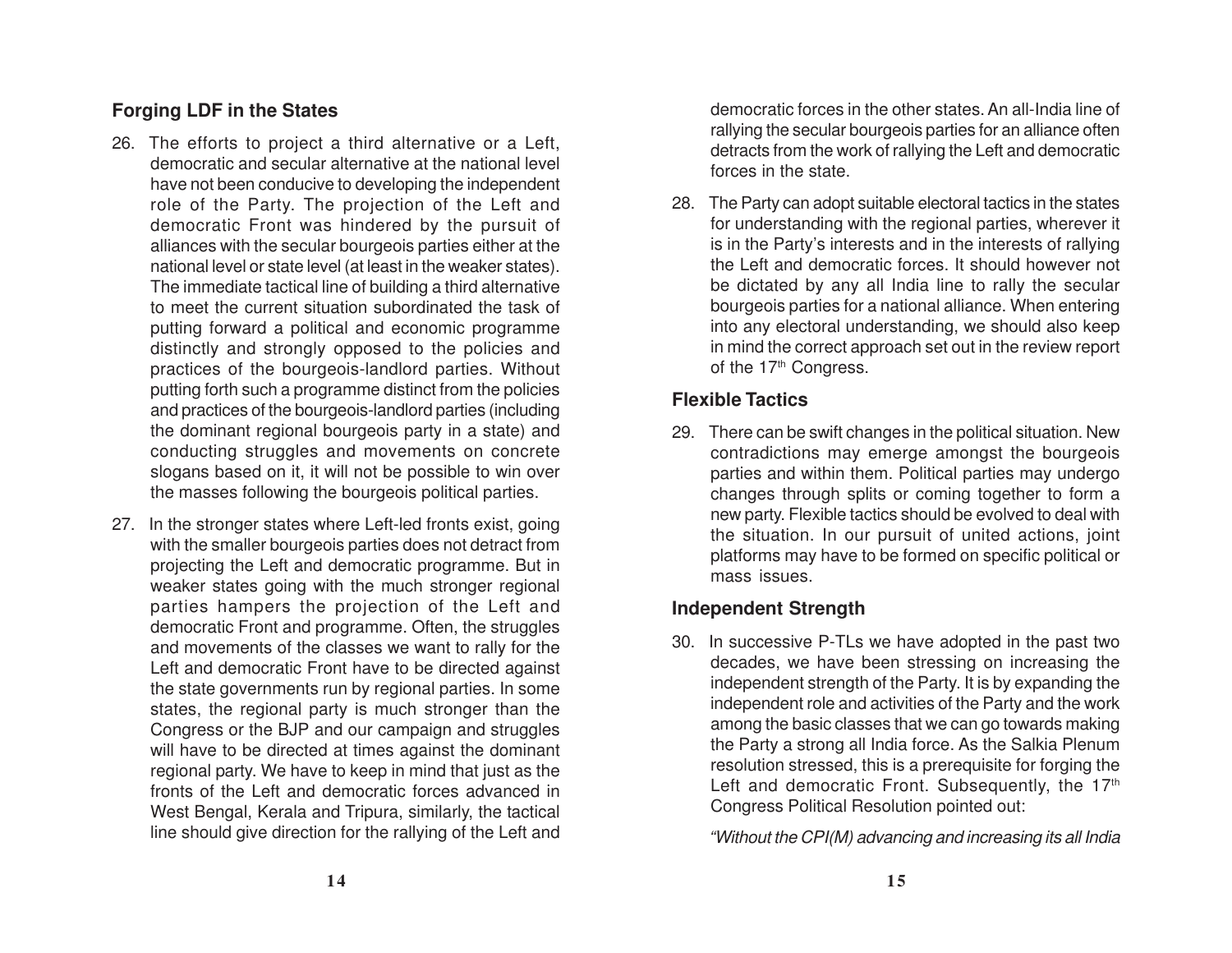strength, it will not be possible to go towards building the Left and democratic Front."

- 31. But we have been unable to register progress in increasing the independent strength of the Party. The Party registered a steady growth in the Party membership and the membership of the all India class and mass organisations in the last two and a half decades. The Party membership has increased from 5.8 lakhs at the time of the 14<sup>th</sup> Congress to 10.45 lakhs at the time of the  $20<sup>th</sup>$  Congress. The combined mass organisation membership went up from 2.88 crore at the time of the 14th Congress to 6.10 crore at the time of the 20th Congress. But this increase is mainly concentrated in three states – West Bengal, Kerala and Tripura. Party membership of these three states constitutes 73 per cent of the total membership currently. The membership of the mass organisations of these three states accounts for 76 per cent of the total all India membership. Further, the growth in Party membership and mass organisation membership in the next two big states Tamilnadu and Andhra Pradesh (united) do not indicate any major increase in the mass influence and independent strength of the Party. In electoral terms, there has been a decline in these two states.
- 32. That is why in the  $18<sup>th</sup>$  Congress (2005) in the Political-Organisational Report we had noted:

"The growth of the Party membership, mass front membership, the rallying strength of the Party and mass fronts and the electoral strength of the Party do not show that the Party has achieved expansion during this period. The overall situation is that the Party is maintaining its strength in strong states and slowly declining in many weaker states and areas."

Since then the situation has not improved in the weaker

states and along with that there is the erosion of support that we have suffered in West Bengal.

#### **Phase of Neo-Liberal Capitalism**

- 33. We have been putting forth the task of fighting against the neo-liberal policies and the bourgeois-landlord order by mobilizing the working class, peasantry, agricultural workers and other sections of the working people. Along with this we have to wage the ideological struggle and the struggles against social oppression. The Party's advance and independent growth basically depends on the advance of these struggles and movements.
- 34. There has been a complete shift in the paradigm of capitalist development after liberalisation in 1991 and the onset of neo-liberal policies. Information technology has had a profound effect on production processes and society. There was a lag in arriving at a comprehensive understanding of this phase of neo-liberal capitalism. Without analyzing the deep changes and the impact on various classes, it is not possible to formulate correct slogans and tactics for developing the various mass movements of the working class, peasantry, youth, students and other sections. Even though we stated that the "main task is to fight the whole gamut of neo-liberal policies which are affecting the lives of various sections of the people" (20<sup>th</sup> Congress), we have not adequately addressed this task by formulating correct tactics and slogans for the mass movements and developing class struggles. As decided by the Central Committee's Review Report, we have undertaken concrete studies of the changes which have occurred in the various classes and sectors. We should be able on that basis to formulate concrete tactics and slogans and incorporate them in the P-TL at the 21<sup>st</sup> Congress.
- 35. We have noted in the updated Party Programme that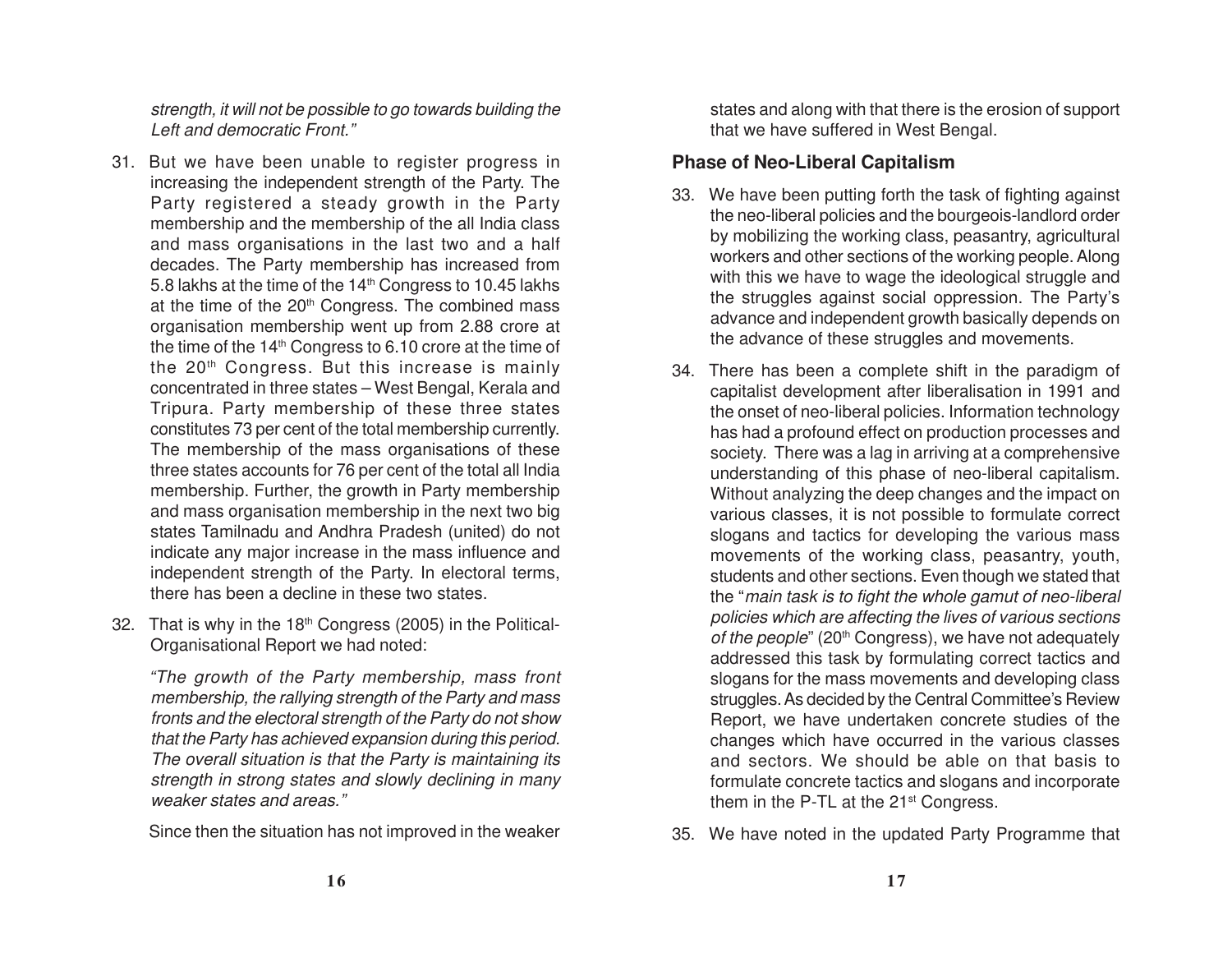there is a rural rich nexus in the countryside consisting of landlords, rich farmers, contractors, big traders and so on. This is the class with which the contradictions of the poor peasants and agricultural workers have grown. Are we able to take up the issues of the poor peasants and agricultural workers and orient the movement in that direction? One of the reasons for failing to do so can be connected to the fact that we are viewing the regional bourgeois parties representing this rural rich nexus as our potential electoral allies.

- 36. The neo-liberal policies are being pursued at the behest of the ruling classes. They are not advocated by any one central government. Since the Narasimha Rao government in 1991, all successive central governments have pursued the same trajectory. We have underplayed this aspect from time to time. In the name of warding off the communal danger we became party to a Common Minimum Programme of the United Front government whose main trajectory was to pursue policies of liberalisation and privatization. Subsequently, in 2004 we extended support to the UP A government from outside which was a correct step. However, the UP A government's main thrust through the CMP was to implement neo-liberal policies.
- 37. Another aspect of the struggle against the neo-liberal reforms concerns the approach and policies that a Leftled government had to adopt. The Left Front Government of West Bengal which was the longest running government led by us had to grapple with this question. The problem came to the fore on the issue of land acquisition for industrialization. The proposal for land acquisition at Nandigram and some other projects led to alienation among sections of the peasantry. At the all India level it was seen as part of the agenda of the corporates for land grab under the neo-liberal regime.

The issue cost us heavily in West Bengal and compromised the image of the Party at the all India level. The policies the Left Front Government adopted in the last decade of its tenure, when the neo-liberal policies were in place need to be critically examined. We have to draw proper lessons so that we can provide a proper course of action when the need arises in the future.

38. What has to be recognised is that the processes underway during the globalisation-neo-liberal regime have posed new problems for the Left and has created adverse conditions for developing the movements of the working class, agrarian, students and youth. It is imperative that we understand the processes at work and work out new and suitable tactics and organisational methods. This will be the basis for the growth of the independent strength of the Party.

#### **Lapses in Implementation of P-TL**

39. In implementing various aspects of the P-TL, there were at times some errors of assessment and lapses. We have been adopting electoral tactics during the various general elections based on the current tactical line. These were reviewed subsequently and certain wrong assessments and errors identified. For instance, in the review of the 1999 Lok Sabha election, it was noted that certain pronouncements of the leadership during the election campaign gave the impression that we were adopting a pro-Congress position. It was self-critically noted that such statements created the impression that we were keen for cooperation with the Congress and was not serious about rebuilding a third alternative after the election. There was an overestimation of the strength of the Congress in the assessment made by the Party Centre in the course of the election campaign. In the 2009 Lok Sabha election, we reviewed and concluded that it was incorrect to have given the slogan of an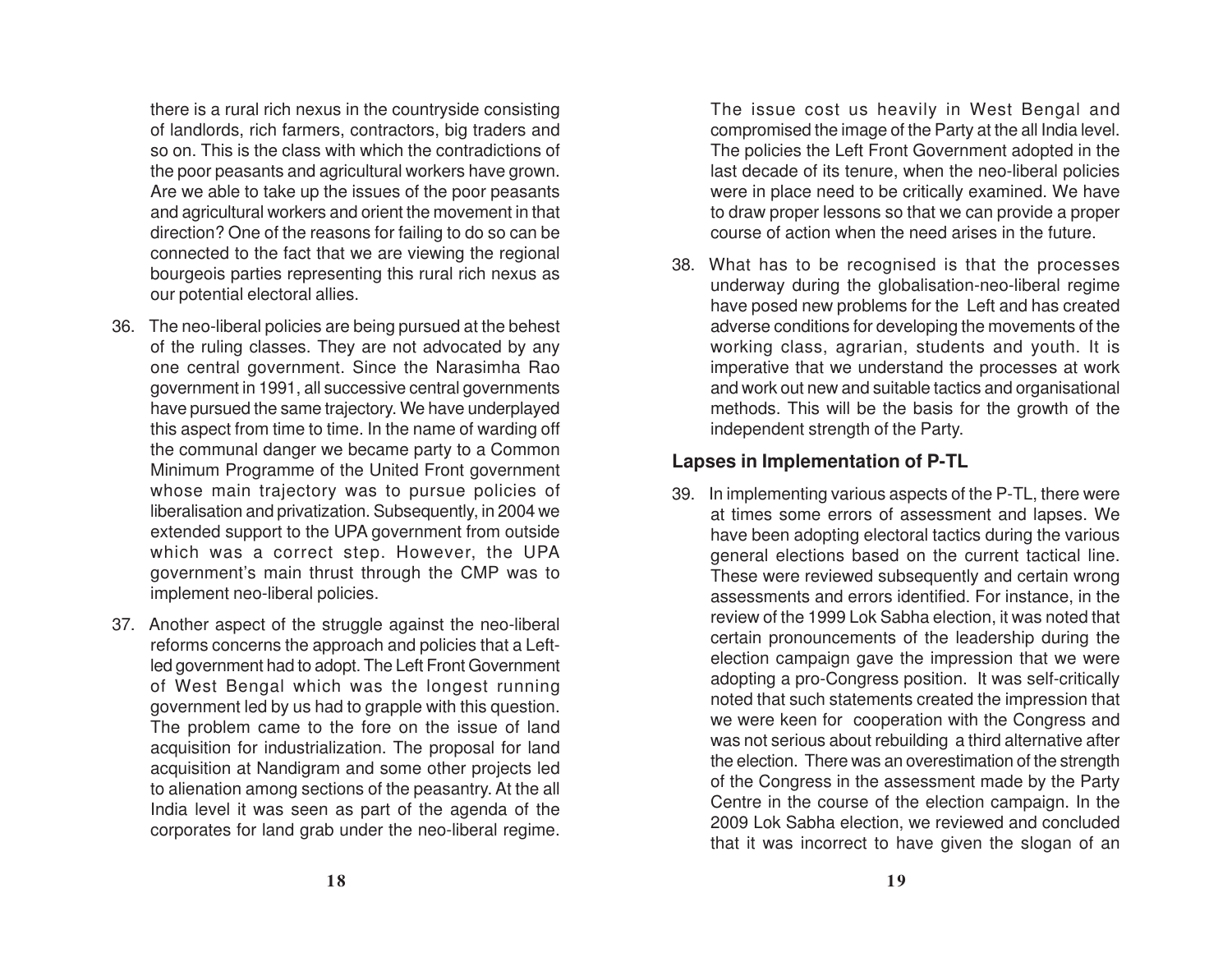alternative government when no credible national level electoral alternative existed.

- 40. In the implementation of our tactics, there were some lapses. In the 1996-98 period, when we were supporting the United Front government, we reviewed our role in that period and concluded that we had failed to sufficiently demarcate from the pro-liberalisation policies of the government. Further, the pre-occupation with keeping the government in office resulted in diverting our attention away from developing mass struggles and mass movements.
- 41. On the question of withdrawal of support to the UPA government in July 2008, the 20<sup>th</sup> Congress reviewed the decision and concluded that there was no other way but to withdraw support at that time. But the withdrawal of support should have been effected earlier in October-November 2007, when the government wanted to go to the IAEA for talks. Not doing so at that time was a mistake. The PB and the CC underestimated the determination and the capacity of the ruling classes and US imperialism to pursue the nuclear deal as part of the strategic alliance. We also overestimated our own strength and capacity to influence events. Allowing the government to go to the IAEA for talks and the expectation that the Congress would abide by an understanding not to proceed with the operationalisation of the deal was wrong.
- 42. As pointed out, in another context, there have been weaknesses in developing the activities to counter the communal forces. Even though the P-TL had given the direction to counter the communal forces, there were inadequate efforts at the ground level to take concrete steps to fight the communal forces especially in the social and cultural spheres. Similarly, successive Party Congresses have noted the failure by the Party to take

up social issues as directed in the tactical line.

43. Such lapses and errors in implementing the P-TL and the electoral tactics flowing from it have also contributed to our inability to advance towards our tactical goals.

#### **Fight Against Communalism**

- 44. The main direction of our attack should be against the BJP when it is in power but this cannot mean having an electoral understanding with the Congress. Neither should there be an approach that the main task of fighting the neo-liberal policies should be subordinated to the fight against communalism. There should be no dichotomy in our approach regarding the fight against communalism and the fight for people's livelihood against the neo-liberal policies. The fight against the RSS and the BJP should not be reduced to merely election tactics. It is part of our fight against communalism which disrupts the unity of the working people. It is also used as an instrument by the ruling classes to divert the discontent engendered by the neo-liberal policies and the bourgeoislandlord order. The rise of majority communalism leads to minority communalism which needs to be countered too. In our understanding, the fight against neo-liberal policies and communalism are interconnected. There should be an integrated approach of taking up the struggle of the people's livelihood along with the fight against communal forces and the Hindutva ideology. Only by integrating these struggles can we mobilise mass support against communal forces. From the social angle, the fight against the Hindutva communalism requires the struggle against caste and women's oppression as the Hindutva ideology is embedded in the caste system and patriarchy.
- 45. Given the danger posed by the communal forces, we should strive for the broader unity of the secular and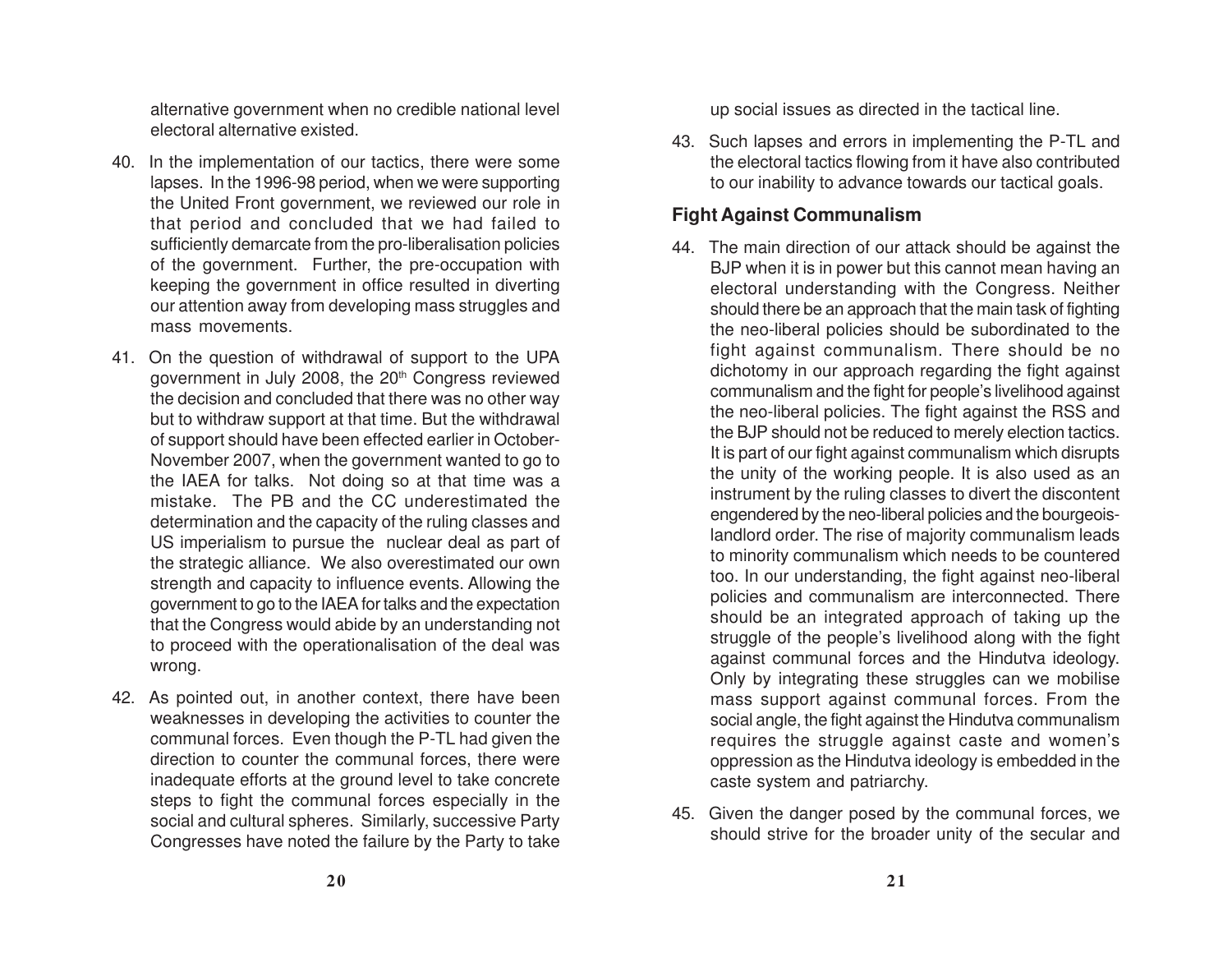democratic forces. Such joint platforms are necessary for a wider mobilization against communalism. Such platforms, however, should not be seen as the basis for electoral alliances.

#### **Parliamentarism**

- 46. Parliamentarism is a reformist outlook that confines the Party's activities to electoral work and the illusion that the Party's advance can be ensured mainly through fighting elections. This leads to the neglect of the work of organizing mass movements, Party building and conducting the ideological struggle. Parliamentary and extra-parliamentary work have to be combined to strengthen the mass movements and the political struggle.
- 47. The P-TL has to pay adequate attention to this aspect. If the focus had been on strengthening the independent role of the Party and building the Left and democratic Front (which is a class based alliance, not an electoral alliance), then what we see in practice today of concentrating on electoral tactics, seeking to build an electoral understanding with bourgeois parties and projection of an alternative which is only electoral in nature could have been avoided.
- 48. Parliamentary democracy is getting restricted by the neoliberal setup and the entry of big money and the corporate media in politics. This needs to be taken into account. This does not mean we should neglect, or, underplay our work in the electoral arena. In fact, the Party has to exert to project its independent role, politically, in the election battles. Our work in the electoral arena is weak and poorly organized because of the weaknesses in not strengthening the independent role and activities and developing the mass and class struggles out of which we can organizationally consolidate our influence.

#### **To sum up:**

- 49. The successive P-TLs have helped to meet the prevailing situation and by and large formulate correct electoral tactics to fight the Congress and the BJP. The P-TL helped in strengthening Left unity and the formation and consolidation of the Left-led state governments.
- 50. The lag in having a comprehensive understanding of the impact of neo-liberal capitalism on society and classes was a weakness in providing the necessary direction and thrust for building struggles and movements of the working people.
- 51. The P-TL has been setting out the task of alliance of the Left, democratic and secular parties which was elevated into an interim front such as the third alternative based on a common programme. This quest has been fruitless and detracted from the focus on developing the independent strength of the Party based on developing movements and struggles, at times underplaying the priority of fighting against the neo-liberal policies of successive governments.
- 52. A major consequence has been to relegate the Left and democratic Front from becoming a realizable goal and being consigned to a propaganda slogan. This has diverted from the main focus of building sustained struggles, united actions of different sections of the working people who are the sufferers of the neo-liberal order and fighting communalism in an integrated manner at the ground level.

#### **Steps to be Taken**

- 53. The critical re-examination of the P-TL should lead us to the following conclusions:
- 54. The restoration of the primacy of the Left and democratic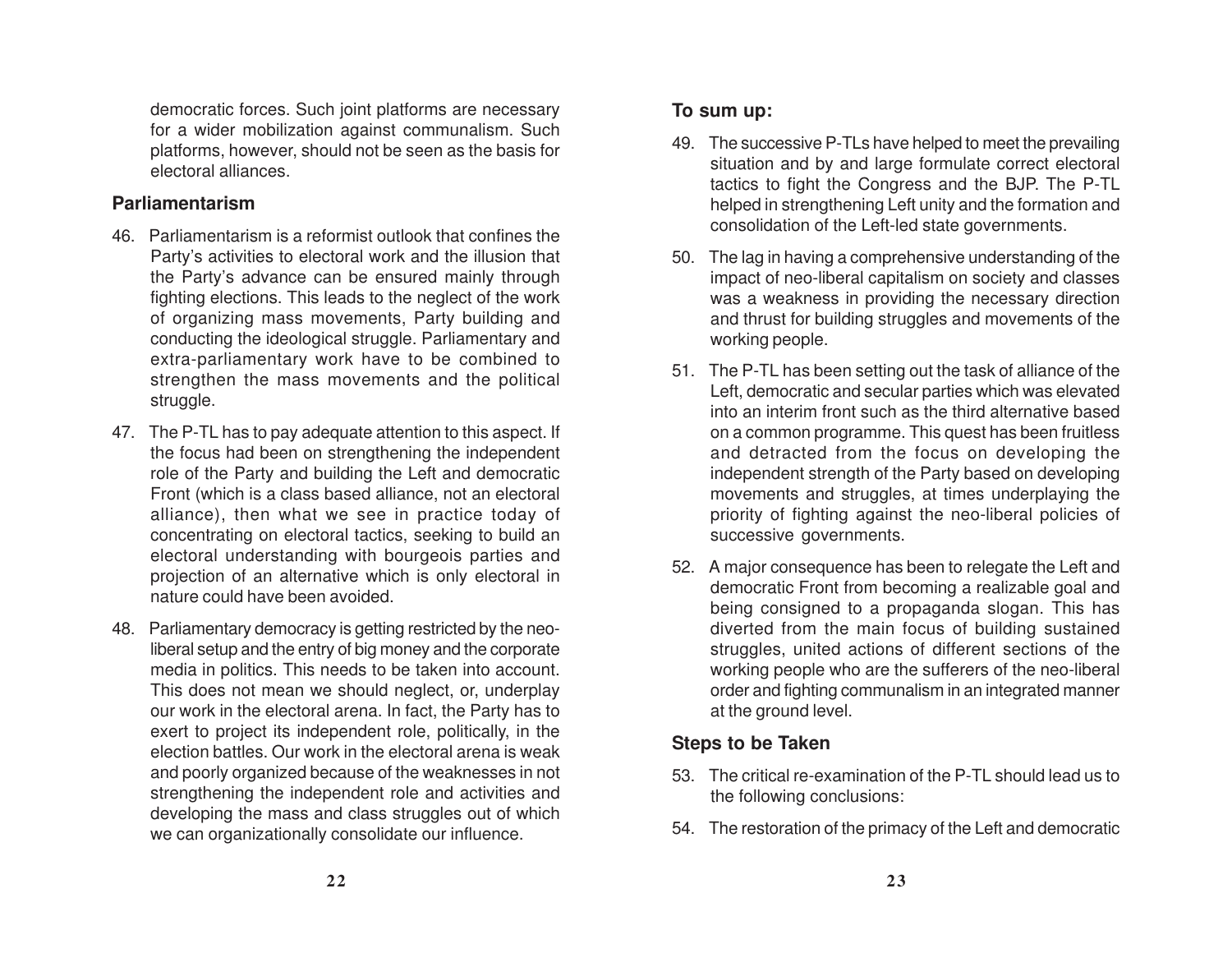Front and programme for rallying the classes behind it. We have to give more thought to fleshing out the nature of this front (since it was last attempted in the 10<sup>th</sup> Congress). As part of this we should take steps to widen and deepen Left unity.

- 55. Priority should be given to enhance the independent role of the Party and expanding its strength and mass base.
- 56. Formulating the concrete tactics and slogans to develop the class struggle of the workers, peasants, agricultural workers and the mass struggles of other sections of the people. This should be done on the basis of the concrete study undertaken of the changes that have occurred.
- 57. The forthcoming tactical line should be able to give concrete direction and content to the struggle against the Hindutva forces and the communal ideology at the political, ideological and organisational planes.
- 58. The P-TL should be able to give concrete guidance on fighting caste oppression and countering identity politics. Fight for women's rights and against gender oppression needs to be given more emphasis. The Party should be able to take up social issues in a big way and ensure the special intervention necessary to take up the issues of dalits, adivasis and minorities.
- 59. The P-TL should provide direction to united actions for the class and mass organisations and for the Party's efforts for joint platforms and united actions on mass issues.
- 60. Electoral tactics should be dovetailed to the primacy of building the Left and democratic front. In the present stage, given the role of the regional parties, there is no basis for forging an alliance with them at the national level. Instead, we can have electoral adjustments with

non-Left parties in states wherever required in the Party's interests and which can help rally the Left and democratic forces in the state.

61. The implementation of the P-TL depends on the Party organisation and its capacity to do so effectively. Without an organisation equipped to work among the people and draw them into class and mass struggles and consolidating the mass influence politically, the tactical line cannot be properly implemented. The ideological level of the Party cadres is also a factor. We have to review the state of the Party organisation and critically examine the methods and style of functioning at all levels. On this basis, we will have to provide a new impetus to the organisation and devise new ways to reach out to different sections of the people. The correct orientation of class and mass organisations, their independent functioning and the correct approach of the Party vis-à-vis the mass organisations should be ensured. After the 21<sup>st</sup> Congress adopts the current Political-Tactical Line, the Plenum on Organisation will have to address this important task.

\*\*

#### **Procedure for Sending Amendments to the Draft Review Report on the Political-Tactical Line**

Following is the procedure to send amendments to the **Draft Review Report on the Political-Tactical Line**

- 1. All amendments should mention the para number/line number.
- 2. The name and unit of the concerned comrade/unit proposing the amendment should also be mentioned.
- 3. All amendments should reach latest by March 25, 2015.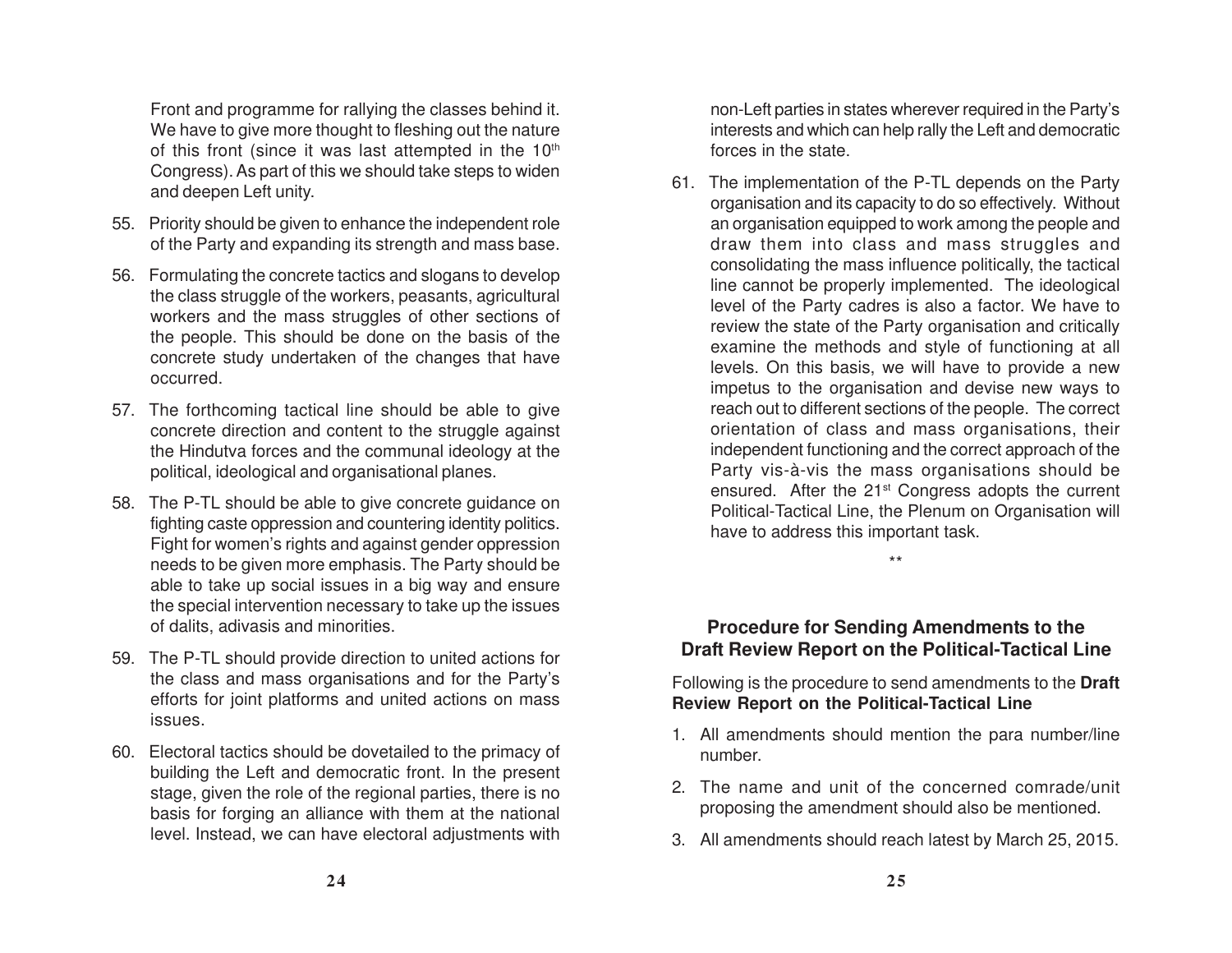4. Amendments being sent by post/courier should be sent to the following address:

**Communist Party of India (Marxist) Central Committee, A.K. Gopalan Bhavan 27–29 Bhai Vir Singh Marg, New Delhi – 110 001**

- 5. The envelope should be marked '**Amendments to the Draft Review Report on the Political-Tactical Line'.**
- 6. As faxes may get smudged, comrades may avoid sending them by fax.
- 7. Those sending amendments by email are requested to send it either as text or Word files only. Those sending in languages other than English should send PDF files.
- 8. "**Amendments to the Draft Review Report on the Political-Tactical Line"** may be mentioned in the subject of the email and sent to **ptl@cpim.org**
- 9. It would help if amendments are sent in the following format:

| Sr.<br>No. | Para<br>No. | Line<br>No. | <b>Amendment</b> | <b>Proposed by</b> |
|------------|-------------|-------------|------------------|--------------------|
|            |             |             |                  |                    |
| 2.         |             |             |                  |                    |
| 3.         |             |             |                  |                    |